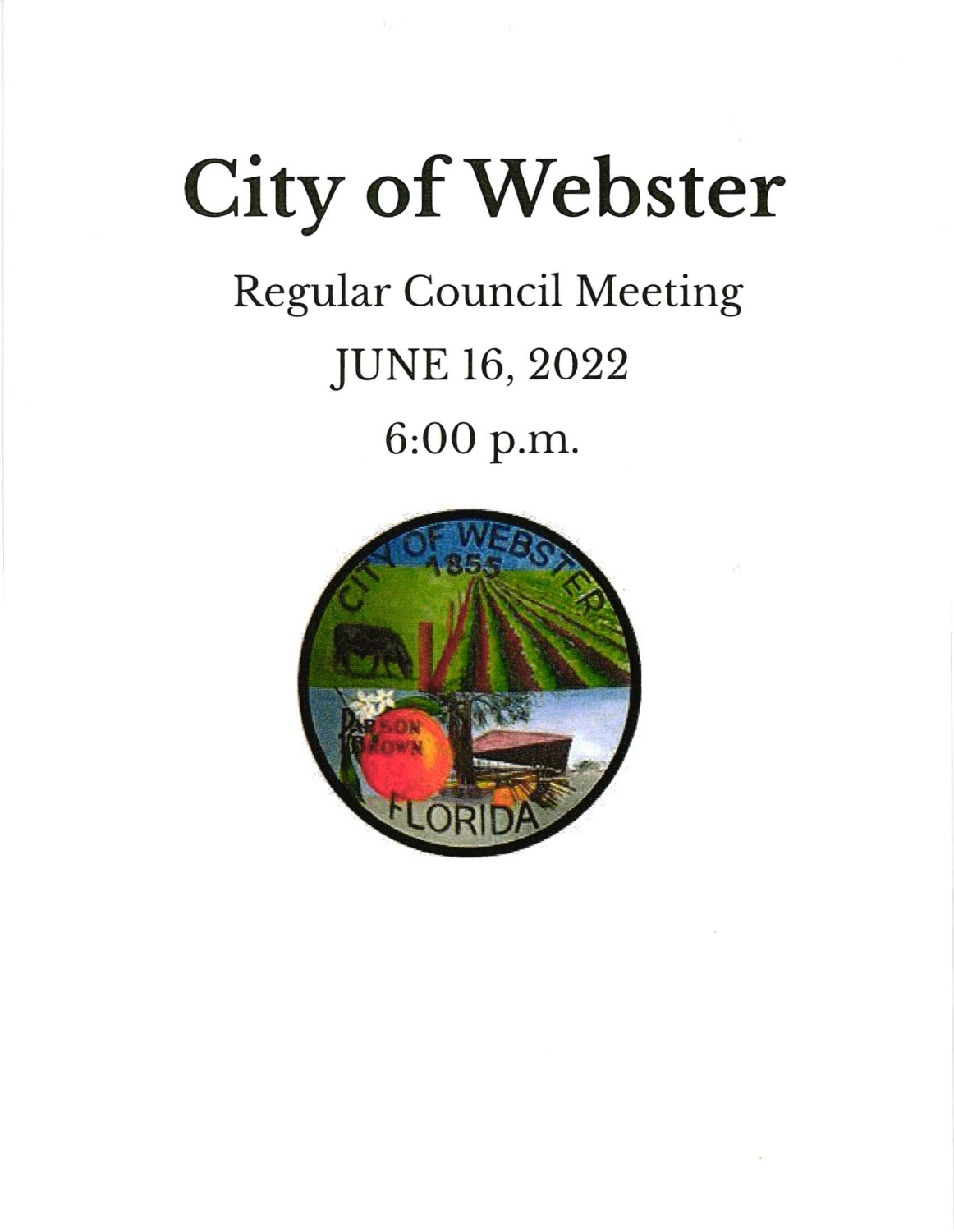

# AGENDA <u>CITY OF WEBSTE</u>

Regular Council Meeting Webster City Hall, 85 E. Central Avenue

| <b>CALL TO ORDER</b><br>item.<br><b>CITIZEN'S FORUM</b><br><b>CONSENT AGENDA</b><br><b>City Clerk</b><br><b>PUBLIC HEARINGS</b> | <b>APPROVAL OF MINUTES</b><br>Regular Council Meeting- May 19, 2022.<br><b>CORRESPONDENCE TO NOTE</b><br>Comprehensive plan | Pledge of Allegiance, Invocation, Roll Call and Determination of Quorum<br>Note. All public comments will be limited to 3 minutes per speaker. Anyone wishing to speak during citizen's forum<br>or on an agenda item must fill out a speaker card and present it to the City Clerk prior to being recognized. All<br>comments will be addressed after all speakers have spoken during the citizen's forum or on a particular agenda<br>M S S Roll Call Vote<br><u> 1980 - La Francisco da Francisco de Francisco </u><br>with a first construction of the property of the construction of the construction of the construction of the construction of the construction of the construction of the construction of the construction of the construction<br>Director of Public Works<br>Law Enforcement<br>First Reading of Ordinance 2022-10 - Amendment to the City of Webster |
|---------------------------------------------------------------------------------------------------------------------------------|-----------------------------------------------------------------------------------------------------------------------------|---------------------------------------------------------------------------------------------------------------------------------------------------------------------------------------------------------------------------------------------------------------------------------------------------------------------------------------------------------------------------------------------------------------------------------------------------------------------------------------------------------------------------------------------------------------------------------------------------------------------------------------------------------------------------------------------------------------------------------------------------------------------------------------------------------------------------------------------------------------------------------|
|                                                                                                                                 |                                                                                                                             |                                                                                                                                                                                                                                                                                                                                                                                                                                                                                                                                                                                                                                                                                                                                                                                                                                                                                 |
|                                                                                                                                 |                                                                                                                             |                                                                                                                                                                                                                                                                                                                                                                                                                                                                                                                                                                                                                                                                                                                                                                                                                                                                                 |
|                                                                                                                                 |                                                                                                                             |                                                                                                                                                                                                                                                                                                                                                                                                                                                                                                                                                                                                                                                                                                                                                                                                                                                                                 |
|                                                                                                                                 |                                                                                                                             |                                                                                                                                                                                                                                                                                                                                                                                                                                                                                                                                                                                                                                                                                                                                                                                                                                                                                 |
|                                                                                                                                 |                                                                                                                             |                                                                                                                                                                                                                                                                                                                                                                                                                                                                                                                                                                                                                                                                                                                                                                                                                                                                                 |
|                                                                                                                                 |                                                                                                                             |                                                                                                                                                                                                                                                                                                                                                                                                                                                                                                                                                                                                                                                                                                                                                                                                                                                                                 |
|                                                                                                                                 |                                                                                                                             |                                                                                                                                                                                                                                                                                                                                                                                                                                                                                                                                                                                                                                                                                                                                                                                                                                                                                 |
|                                                                                                                                 |                                                                                                                             |                                                                                                                                                                                                                                                                                                                                                                                                                                                                                                                                                                                                                                                                                                                                                                                                                                                                                 |
|                                                                                                                                 |                                                                                                                             |                                                                                                                                                                                                                                                                                                                                                                                                                                                                                                                                                                                                                                                                                                                                                                                                                                                                                 |
|                                                                                                                                 |                                                                                                                             |                                                                                                                                                                                                                                                                                                                                                                                                                                                                                                                                                                                                                                                                                                                                                                                                                                                                                 |
|                                                                                                                                 |                                                                                                                             |                                                                                                                                                                                                                                                                                                                                                                                                                                                                                                                                                                                                                                                                                                                                                                                                                                                                                 |
| M                                                                                                                               |                                                                                                                             | S Roll Call Vote for Approval                                                                                                                                                                                                                                                                                                                                                                                                                                                                                                                                                                                                                                                                                                                                                                                                                                                   |
|                                                                                                                                 | S12-015, And S12-016                                                                                                        | First Reading of Ordinance 2022 - 11 - Rezoning of Parcel ID's S12-013, S12-014,                                                                                                                                                                                                                                                                                                                                                                                                                                                                                                                                                                                                                                                                                                                                                                                                |
|                                                                                                                                 |                                                                                                                             |                                                                                                                                                                                                                                                                                                                                                                                                                                                                                                                                                                                                                                                                                                                                                                                                                                                                                 |
| M                                                                                                                               |                                                                                                                             | S Roll Call Vote for Approval                                                                                                                                                                                                                                                                                                                                                                                                                                                                                                                                                                                                                                                                                                                                                                                                                                                   |
|                                                                                                                                 |                                                                                                                             |                                                                                                                                                                                                                                                                                                                                                                                                                                                                                                                                                                                                                                                                                                                                                                                                                                                                                 |
|                                                                                                                                 |                                                                                                                             | Approval of Agreement with FGUA for Management and Evaluation of and Financial                                                                                                                                                                                                                                                                                                                                                                                                                                                                                                                                                                                                                                                                                                                                                                                                  |
|                                                                                                                                 |                                                                                                                             | Roll Call Vote for Approval                                                                                                                                                                                                                                                                                                                                                                                                                                                                                                                                                                                                                                                                                                                                                                                                                                                     |
|                                                                                                                                 |                                                                                                                             | <b>NEW BUSINESS</b><br>Analysis of Water and Wastewater Utilities<br>S                                                                                                                                                                                                                                                                                                                                                                                                                                                                                                                                                                                                                                                                                                                                                                                                          |

Update on Complete Street Project - Ali Brighton with Kinley Horn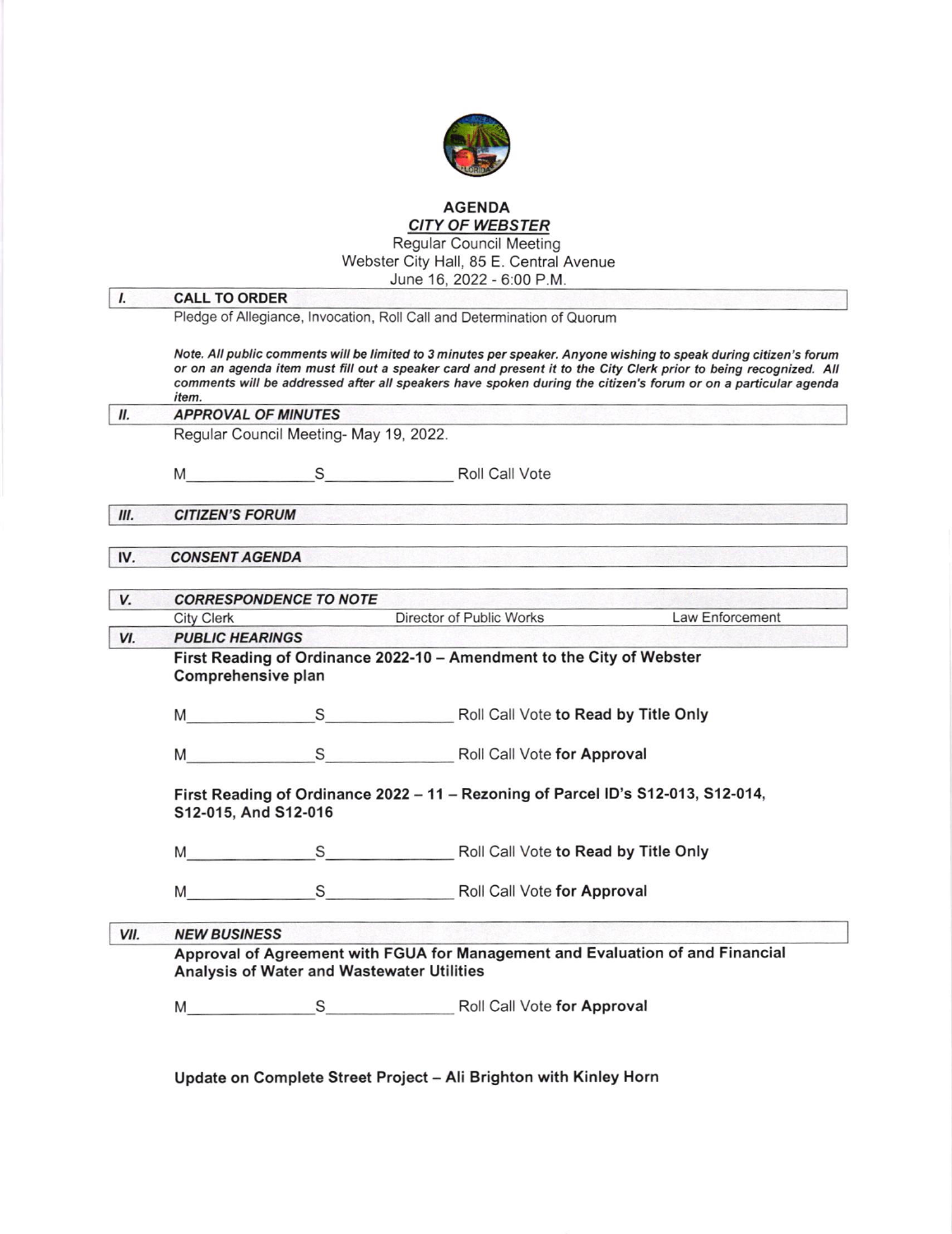Approval of Agreement with Hawk Solution for Renovations to the Community Building

M S S Roll Call Vote for Approval

### VIII. CITY ATTORNEY'S REPORT AND REQUESTS

## IX. MAYOR'S AND COUNCIL MEMBER'S REPORTS AND REQUESTS

X. STAFFREPORTS

XI. ADJOURNMENT

Sheriff's Office **Planning and Development Services** City Manager

S -Roll Call Vote.  $\mathsf{M}$ 

PLEASE NOTE IN ACCORDANCE WITH FLORIDA STATUTE 286.105, ANY PERSON WHO DESIRES TO APPEAL ANY OECISION AT THIS MEETING WILL NEED A RECORD OF THE PROCEEDINGS AND FOR THIS PURPOSE MAY NEED TO ENSURE THAT A VERBATIM RECORD OF THE PROCEEDINGS IS MADE WHICH INCLUDES THE TESTIMONY AND EVIDENCE uPoN WHICH THE APPEAL lS BASEO. ALSO, lN ACCORDANCE W|TH FLORIDA STATUTE 286.26; PERSONS WITH DISABILITIES NEEDING ASSISTANCE TO PARTICIPATE IN ANY OF THE PROCEEDINGS SHOULD CONTACT THE OFFICE OF THE CITY CLERK; 85 E. CENTRAL AVENUE; WEBSTER, FLORIDA; (352) 793-2073; 48 HOURS IN ADVANCE.